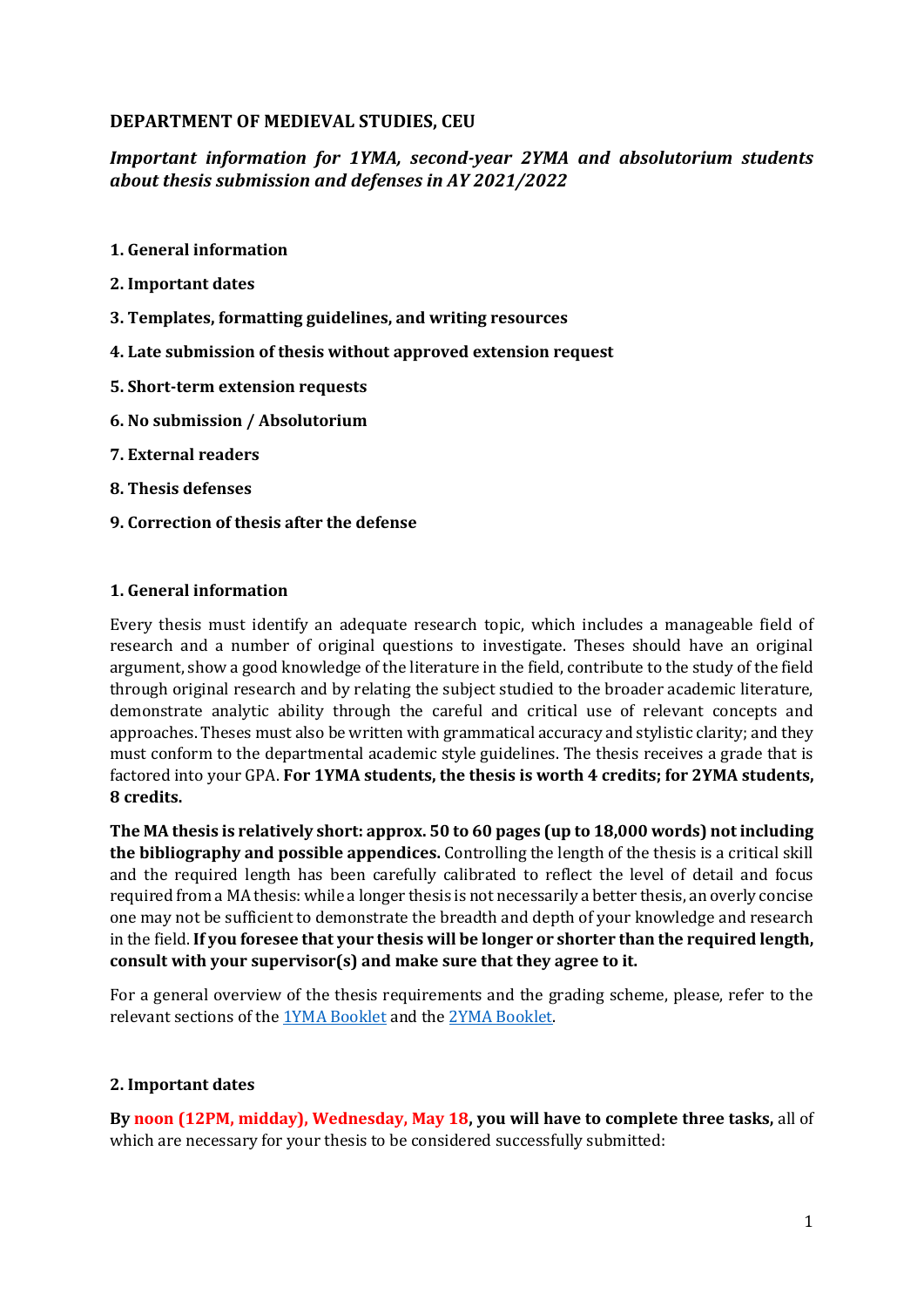- **Submit your** properly-formatted **thesis** with the correct template, approved by your supervisor(s), in a PDF format **to this [E-learning page](https://ceulearning.ceu.edu/course/view.php?id=14325)** under the section, "MA Theses."
- **Submit your thesis abstract** as a Word document **to [this E-learning page](https://ceulearning.ceu.edu/course/view.php?id=14325)** under the section, "Thesis Abstracts." (Your thesis abstracts will be published in the 2023 issue of the *[Annual of Medieval Studies at CEU](https://ams.ceu.edu/)*, the department's journal.)
- **Submit your** properly-formatted **thesis** with the correct template, approved by your supervisor(s), in a PDF format **to the [ETD platform](https://etd.ceu.edu/)** (Electronic Theses and Dissertations Collection). (The final version of the thesis you submit to E-learning and to ETD must be identical.) ETD requires you to fill out your profile as well so calculate at least 30 minutes for the uploading process to be on safe side.

### **3. Templates, formatting guidelines, and writing resources**

**Only a properly-formatted thesis with the template appropriate for your program will be accepted** (templates are attached on **E-learning**). You can also find them on the **ETD** resources [page](https://ceuedu.sharepoint.com/sites/CEUThesisSubmission/SitePages/Electronic-thesis-submission.aspx) on SharePoint, together with useful tutorials and resources about thesis formatting

CEU's ETD coordinator, Erika Mathe [\(mathee@ceu.edu\)](mailto:mathee@ceu.edu) will also offer (optional) weekly thesisformatting classes starting from late April onward (you will receive an email directly from her about these classes). If you will encounter any problems with [the ETD platform](https://etd.ceu.edu/) (failure to log in or issues with uploading the thesis), please, contact Erika directly with screenshots of the issue.

The *Little Gray Book*, based on the *Chicago Manual of Style*, is a practical guide for thesis and dissertation writing at the Department of Medieval Studies. (Also attached on [E-learning.](https://ceulearning.ceu.edu/course/view.php?id=14325)) It has been put together by Zsuzsanna Reed specifically as an academic writing aid for MA and PhD students and we encourage you all to consult it.

If you need more help beyond your supervisors' guidance—or you would appreciate a nonspecialist's feedback about your writing—the instructors of the Center for Academic Writing are available for [one-on-one consultations](https://caw.ceu.edu/consultations) about the structure of your thesis, questions of argumentation and cohesion. (Please, note that CAW instructors do not proofread or copy-edit theses; their help pertains to structural/argumentative elements of the text.)

## **4. Late submission of thesis without approved extension request**

The MA Thesis submission deadline is strict. If any problem related to submission arises during the thesis-writing period, please, consult with your supervisor(s), your program director and coordinator on time. Short-term extensions will be granted only in exceptional cases (see details below) and have to be approved not just by your supervisor(s) but also your program director.

If you do not have an approved extension request by May 18 and you submit your thesis late, your thesis grade will be downgraded by one third of a grade for each 24 hours starting from the deadline. For example, between May 18, noon and May 19, noon: "A-" instead of an "A." Between May 19, noon and May 20, noon: "B+" instead of an "A." And so on.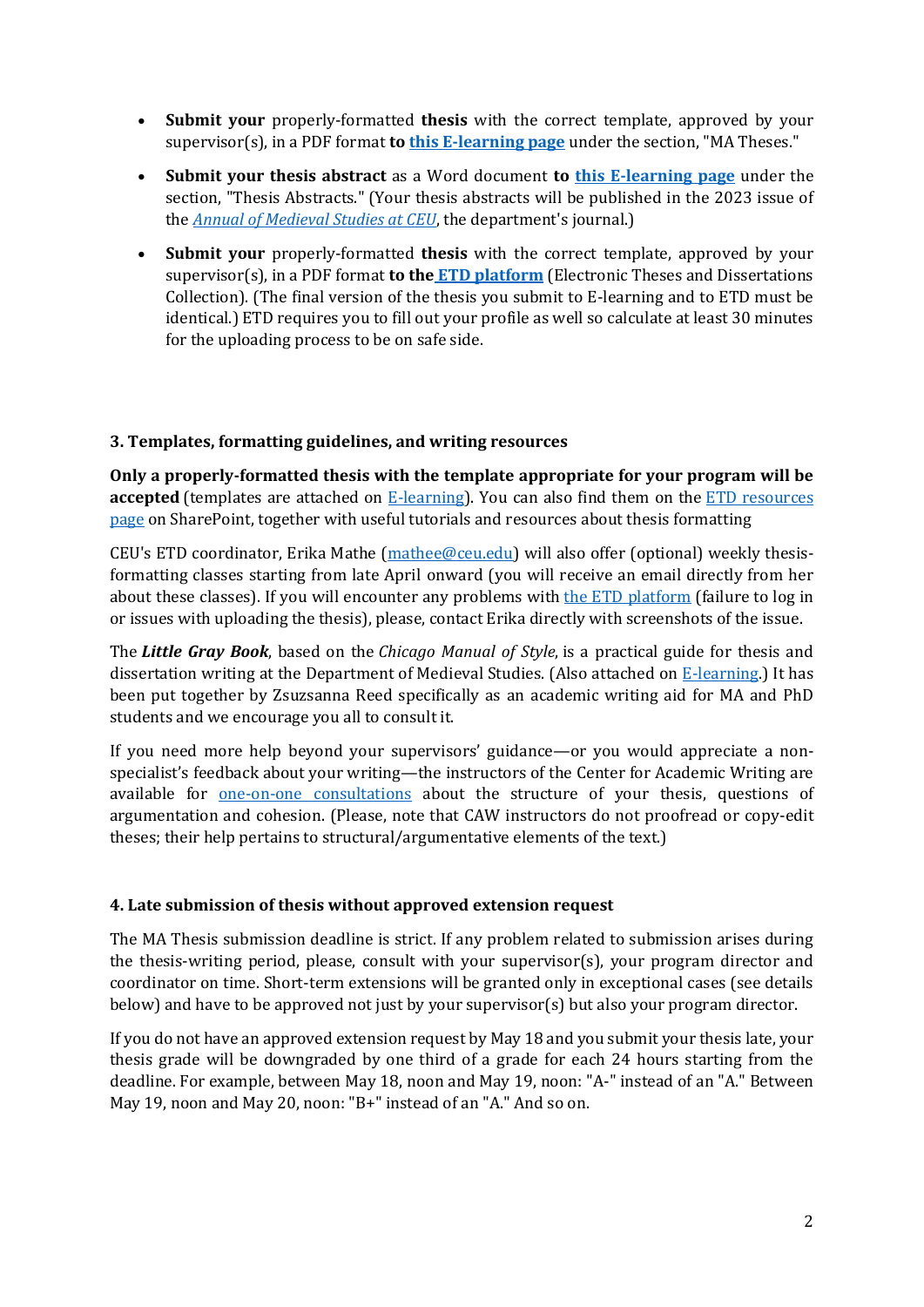### **5. Short-term extension requests**

**If you have valid reasons (e.g., health, family, etc.), you may request an extension for a few days, maximum a week (that is, until May 25). The deadline to request an extension is May 9.** Th[e extension request form](https://medievalstudies.ceu.edu/ma-forms-student-rights-regulations) should be sent to your program coordinator, who will forward it to your supervisor(s) and program director for consideration.

(Extensions cannot be requested beyond May 25 if you still wish to defend in June because the external reader must be given enough time to read and evaluate your thesis.)

### **6. No submission / Absolutorium**

**If you foresee that you will not be able to submit your thesis for whatever reason** and even a week of extension would not be enough to finish it, **you have to notify your supervisor(s), program director and program coordinator as soon as possible but at the latest, by May 9.** In this case, you will be removed from the draft defense schedule.

**Your chance to earn your MA degree from CEU, however, is not lost.** If otherwise you have earned the required minimum number of classroom credits and have satisfied all program requirements except for the thesis, then you are eligible for the "absolutorium, thesis due" status, which allows you to still submit and defend a thesis within two calendar years.

### **7. External readers**

External readers are integral for the department's MA thesis defenses. During April, your supervisor(s) will invite one (in some cases two) external reader(s), a specialist in your field, who will evaluate your thesis and send questions for your defense. External readers are not obligated to be present at the defense but they are always invited.

**The deadline for external readers to send their evaluation and questions for the defense is June 6.** The evaluation will be emailed to you within a day of its arrival by the program coordinator. The questions for the defense you will not receive in advance (only the members of the defense committee); you will hear/read those for the first time during your defense.

#### **8. Thesis defenses**

**This year's MA thesis defenses will take place on June 13, 14, 15 in person.** Per MEDS custom, the defenses are chaired by distinguished scholars from outside CEU; the rest of the defense committee is made up of your two supervisors or, if you have one supervisor, your supervisor and another faculty member from the department/CEU.

Each defense takes one hour, which includes already the defense committee's deliberation time. The defenses are public and you are all encouraged to attend the defenses of your peers. For more information on the defense procedure and what to expect, please, refer to the section, "MA Thesis Defenses" on [E-learning,](https://ceulearning.ceu.edu/course/view.php?id=14325) where you can also find the list of chairs paired with students.

At the latest, you will receive the final defense schedule two weeks prior to the defenses.